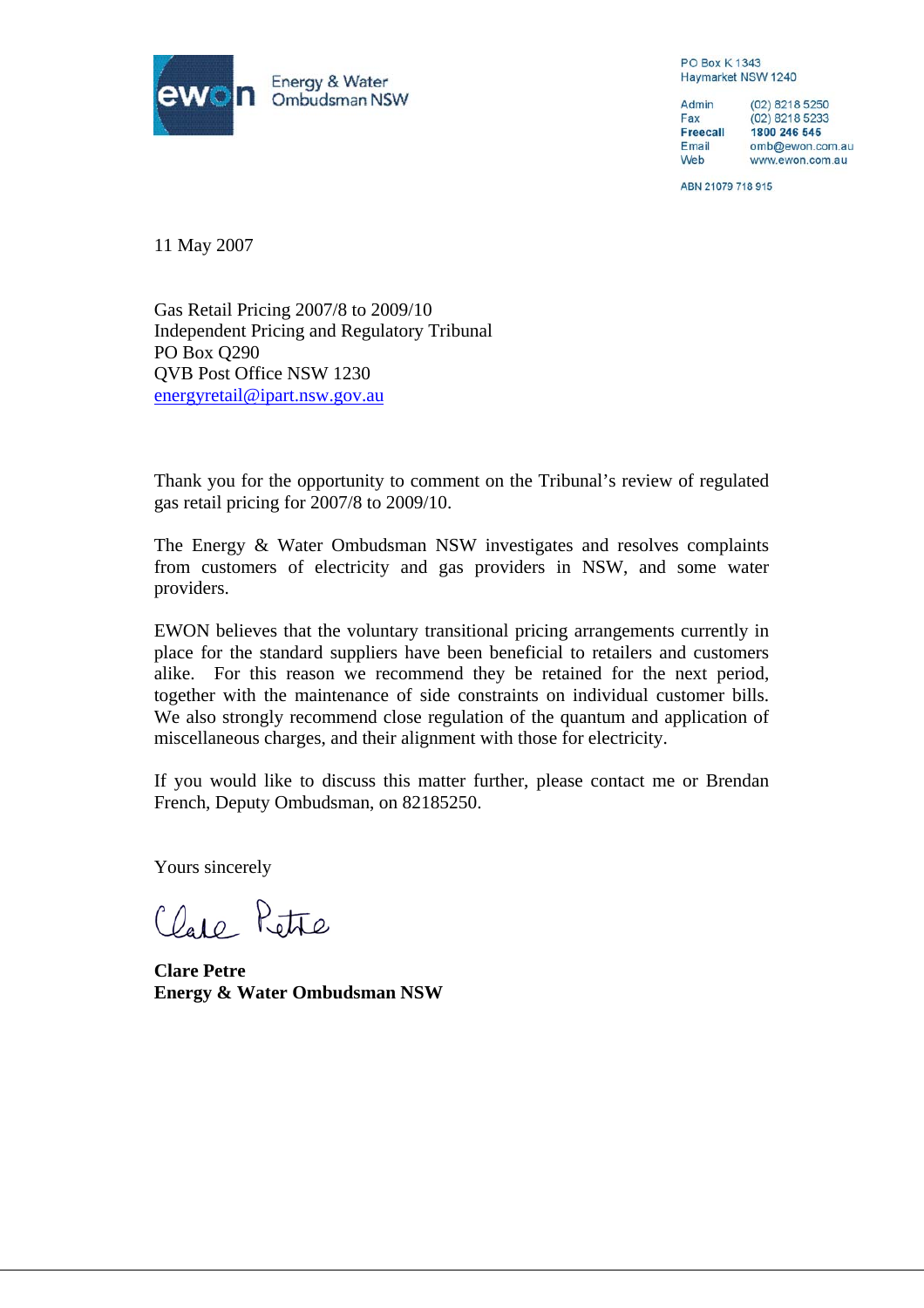

*Response to* 

*Independent Pricing and Regulatory Tribunal*

Review of Retail Gas Prices in NSW 1 July 2007 to 30 June 2010

*Submitted by the*

Energy & Water Ombudsman NSW

 *11 May 2007*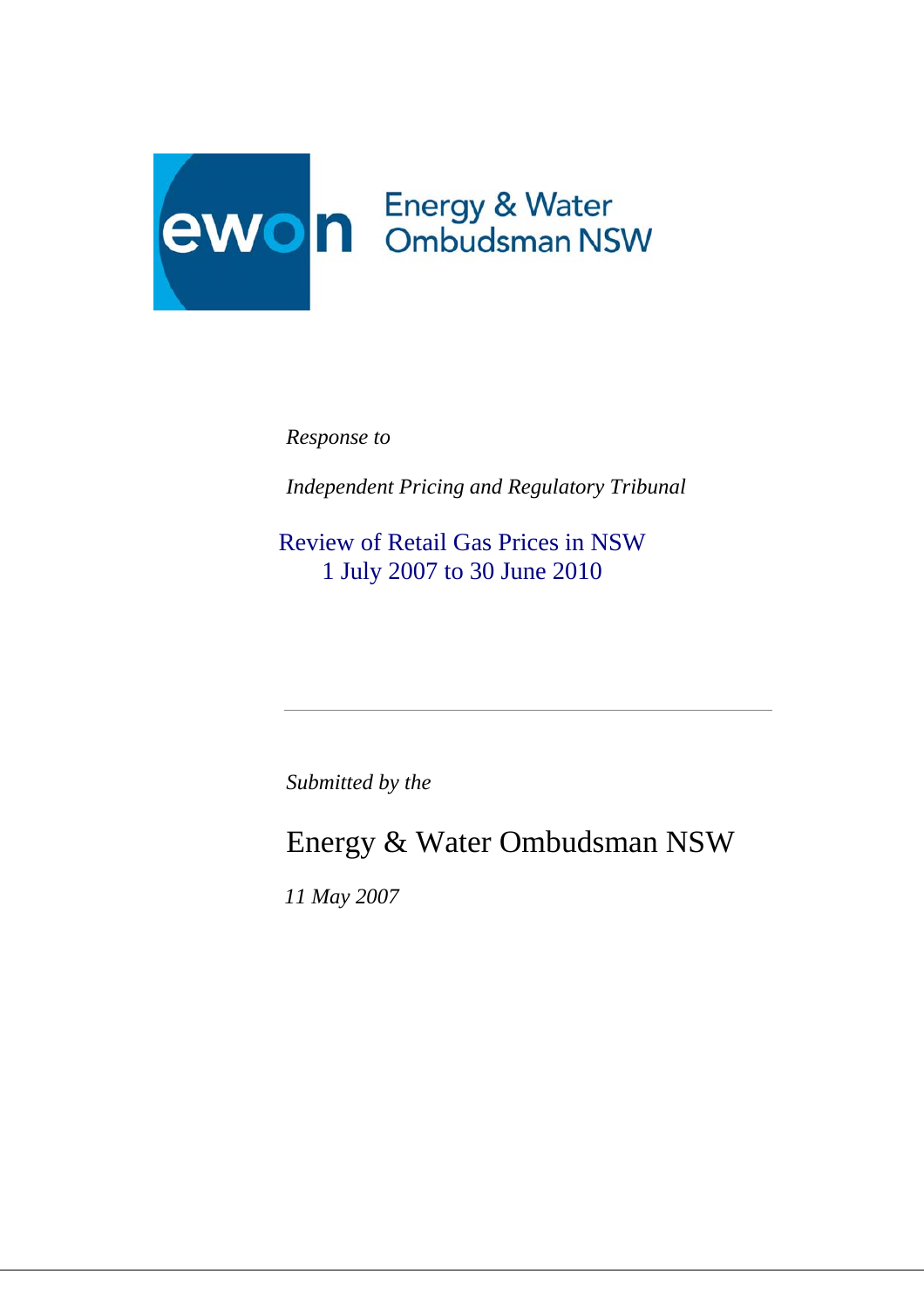

# **Contents**

| The VTPAs should clearly articulate rules of application of the charges 9 |
|---------------------------------------------------------------------------|
| Customers should be informed of the rules of application of the charges10 |
|                                                                           |
|                                                                           |
|                                                                           |
|                                                                           |
|                                                                           |
|                                                                           |
|                                                                           |
|                                                                           |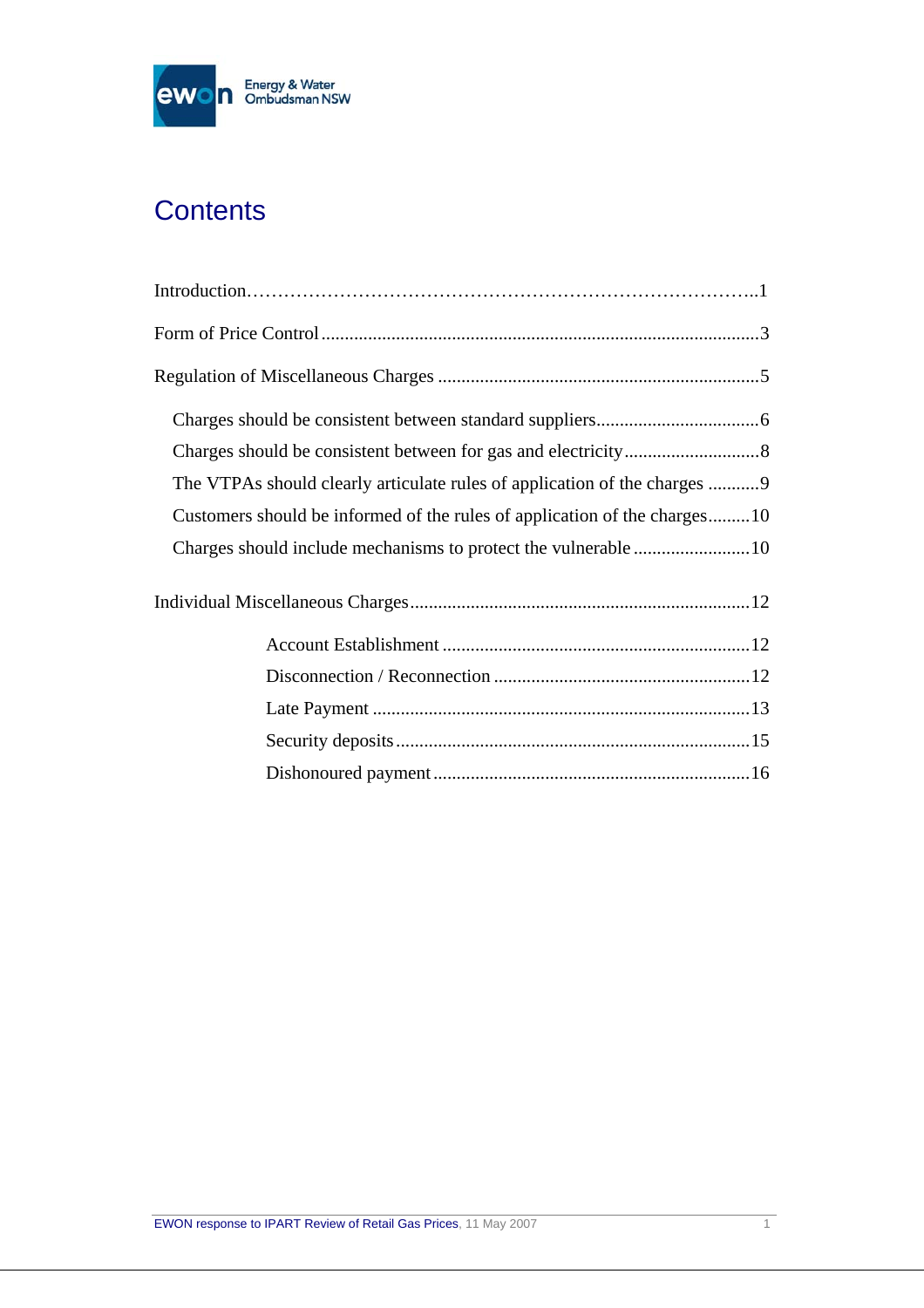

## **Introduction**

The Energy & Water Ombudsman NSW (EWON) is pleased to respond to the *Draft Voluntary Transitional Pricing Arrangements for supply of natural gas to small gas customers – 1 July 2007 to 30 June 2010.*

Established in 1998, EWON is the approved independent dispute resolution mechanism for customers of electricity and gas providers in NSW, and some water providers. Our aim is to provide fair, equitable and independent investigation and resolution of customer complaints. We work with all the key stakeholders – providers, community, government, regulators – to improve the standard of service delivery for the benefit of NSW consumers.

For some years the Tribunal has elected to adopt an avowedly light-handed approach to the regulation of gas prices for small customers. This approach has proven a successful one, particularly as it has allowed the standard suppliers (for the most part) to ensure their tariffs are cost reflective while at the same time mitigating price volatility for customers by imposing constraints at the level of individual customer bills. In other words, the balance between retailer and customer needs has been achieved with a considerable amount of success.

It is clear that NSW utility customers are entering a period of considerable price uncertainty in relation to the provision and availability to all of essential services. All services regulated by the Tribunal will experience significant price increases over the next few years. Energy competition, while increasing, is not at a level that can guarantee benefit to all, least of all to vulnerable customer groups. In this context of change and uncertainty, we consider there is value in maintaining the current regulatory model for gas pricing for small customers but increasing the Tribunal's scrutiny of the amount levied by retailers for miscellaneous charges. We also consider that as far as possible such charges should be identical across retailers and with the equivalent charges for electricity.

Our comments are included under the following headings: form of price control; regulation of miscellaneous charges; individual miscellaneous charges.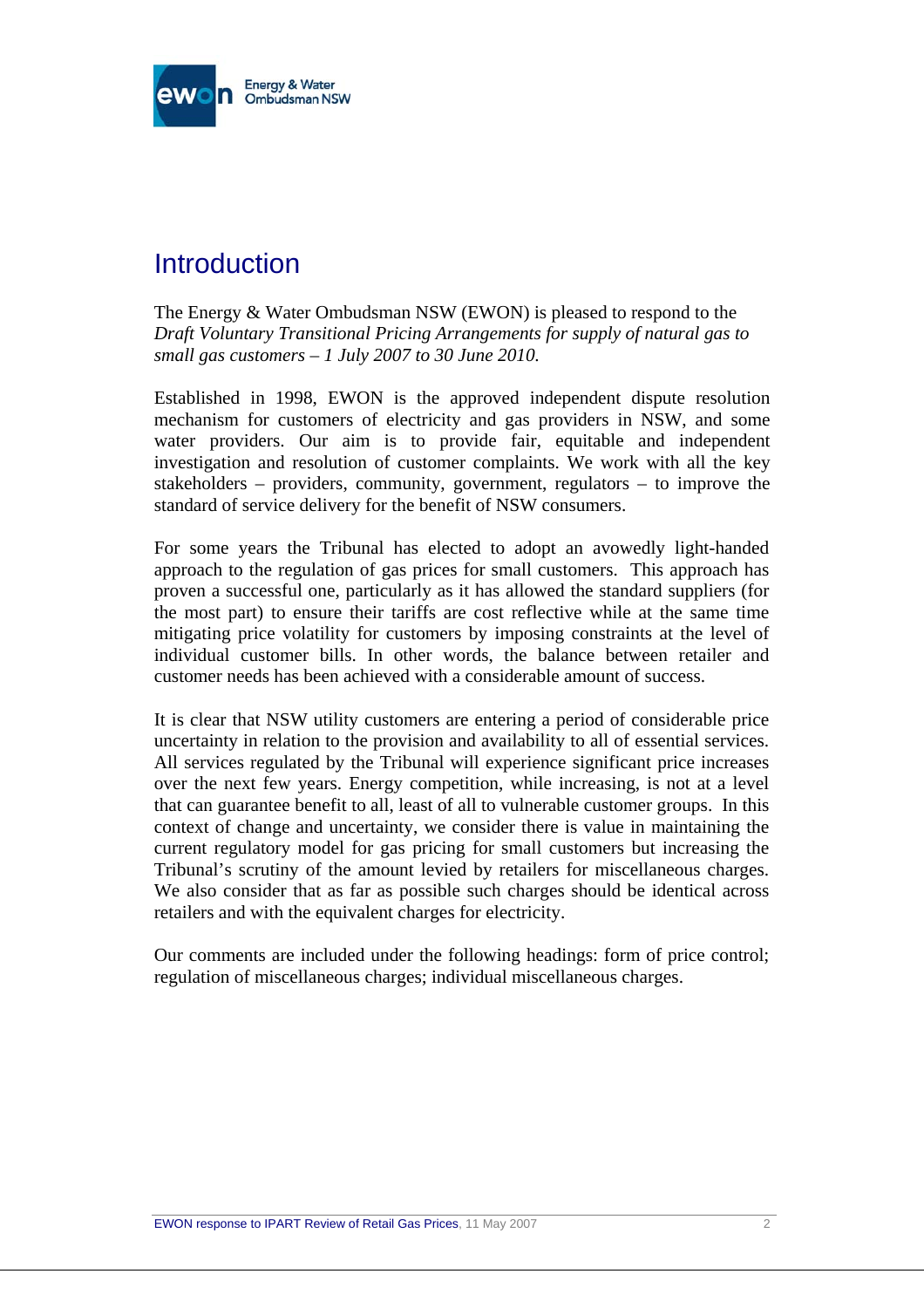

## Form of Price Control

The *Draft Voluntary Transitional Pricing Arrangements* [VTPAs] recommend a weighted average price cap [WAPC] pricing model, thus allowing retailers to vary individual tariffs without constraint within a cap weighted by customer numbers and consumption. Unlike the current VTPAs, the form of WAPC does not require constraints at the level of customer bills.

While EWON acknowledges the Tribunal's data  $-$  and our own  $-$  that suggests the level of competition in the NSW market is growing at a steady pace, it could not be concluded that the market is sufficiently mature to allow for price to be controlled solely by competition. It is clearly for this reason that the NSW Government and the Tribunal sought to continue regulating pricing – even if via a light-handed approach – for 2007/8 to 2009/10. One of the main reasons for doing so, no doubt, is to provide adequate protection for those who are unable to access competitive offers or who choose for the moment to continue to be supplied under a standard form contract, as is their legislated right. The question is whether the proposed WAPC model is sufficient to protect the interests of this type of customer.

The current arrangement has allowed retailers to rationalise tariffs effectively and to ensure that (in the large majority of cases) tariffs are cost reflective. It is important to note that these very real achievements – to some extent, in advance of the arrangements for electricity – have been achieved while maintaining a 'safety net' price control at the level of customer bills. This has ensured that over a relatively short number of years, retailers have created a simplified tariff regime (no doubt resulting in lower compliance costs), while at the same time customers have been provided with a regulatory buffer from price shocks. Given that there would be no added compliance burden of maintaining these side constraints and that we understand they are 'relatively simple to administer', it appears sensible that such limitations be maintained.<sup>1</sup> Further, as most New South Wales gas tariffs are already cost-reflective, it would be difficult to argue that side constraints artificially suppressed cost reflectivity.

We believe that the abolition of price constraints on individual bills would remove an important protection for vulnerable customers. There would also be a potential, as highlighted in the Explanatory Note, for standard suppliers to gear tariffs to protect certain customer groups from competitors:

<sup>&</sup>lt;sup>1</sup> 'This form of price limit ensures that customers are protected from unacceptable price increases and is relatively simple to administer' (Independent Pricing and Regulatory Tribunal of New South Wales, *Review of Gas and Electricity Regulated Retail Tariffs Issues Paper February 2004*, 14).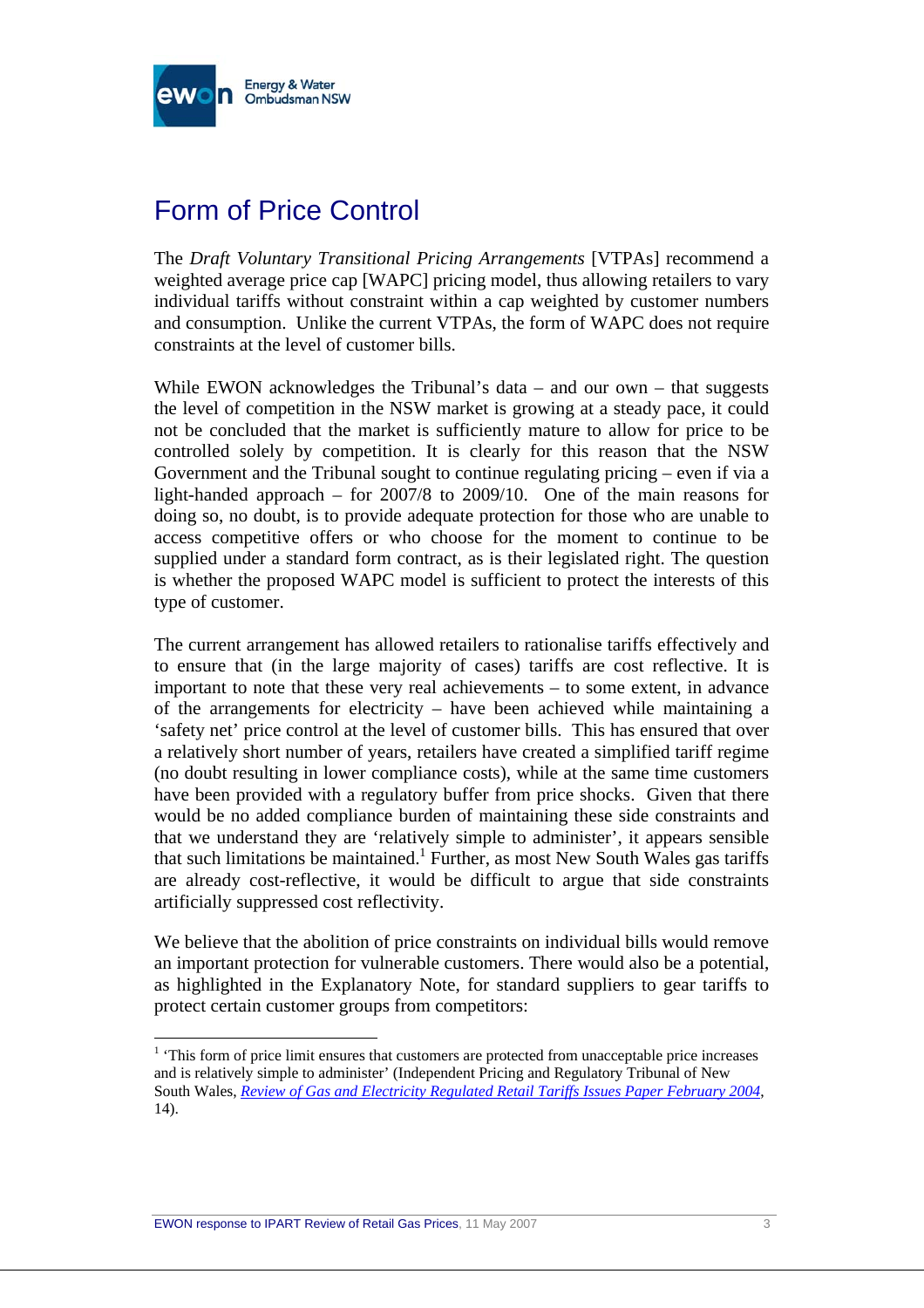

*There may be concern that the removal of the constraint on customer bills could provide opportunities for incumbent suppliers to act strategically to inhibit competition. For example, suppliers could maintain some tariffs below fully cost-reflective levels in order to dampen competition and maintain their customer base. On the other side, suppliers could increase tariffs above cost-reflective levels if there are customer groups that are less likely to enter the competitive market ('sticky' customers).<sup>2</sup>*

While we acknowledge the Explanatory Note's observation that 'there is no evidence that under the current WAPC the gas suppliers have sought to act strategically to segment customers using different tariffs and to price in a way that hinders competition', it is not an impossible development.<sup>3</sup> Were this to occur, it is likely that those least likely to switch retailers (eg. those in rental accommodation) would bear the brunt of above cost-reflective – thus higher – prices. To mitigate this possibility, we recommend that in the absence of side constraints, the Tribunal considers developing a threshold price increase test such as that which the Tribunal has recommended for Country Energy electricity tariffs in the *Draft Determination No 1, 2007.*<sup>4</sup> Under this arrangement, should price increases exceed the threshold, the retailer would be required to explain the reason to the satisfaction of the Tribunal. We acknowledge that at present the trend (particularly, for instance, for AGL) has been to rationalise tariffs so it is quite unlikely that a reasonable threshold would be reached by the current product offerings. Nevertheless, in the absence of side constraints, such a reassurance would be valuable for customers.

<sup>2</sup> Independent Pricing and Regulatory Tribunal of New South Wales, *Review of Retail Gas Prices in NSW – 1 July 2007 to 30 June 2010: Draft voluntary Transitional Pricing Arrangements: Explanatory Note*, 4.<br><sup>3</sup> *Explanatory Note*, 5.

<sup>&</sup>lt;sup>4</sup> The 'threshold price increase test is designed to deter a significant, unjustified increase in an individual tariff, while ensuring that increases based on underlying costs are allowed' (Independent Pricing and Regulatory Tribunal of New South Wales, *Draft Report No 1, 2007: Promoting retail competition and investment in the NSW electricity industry – Regulated electricity retail tariffs and charges for small customers 2007 to 2010*, 42).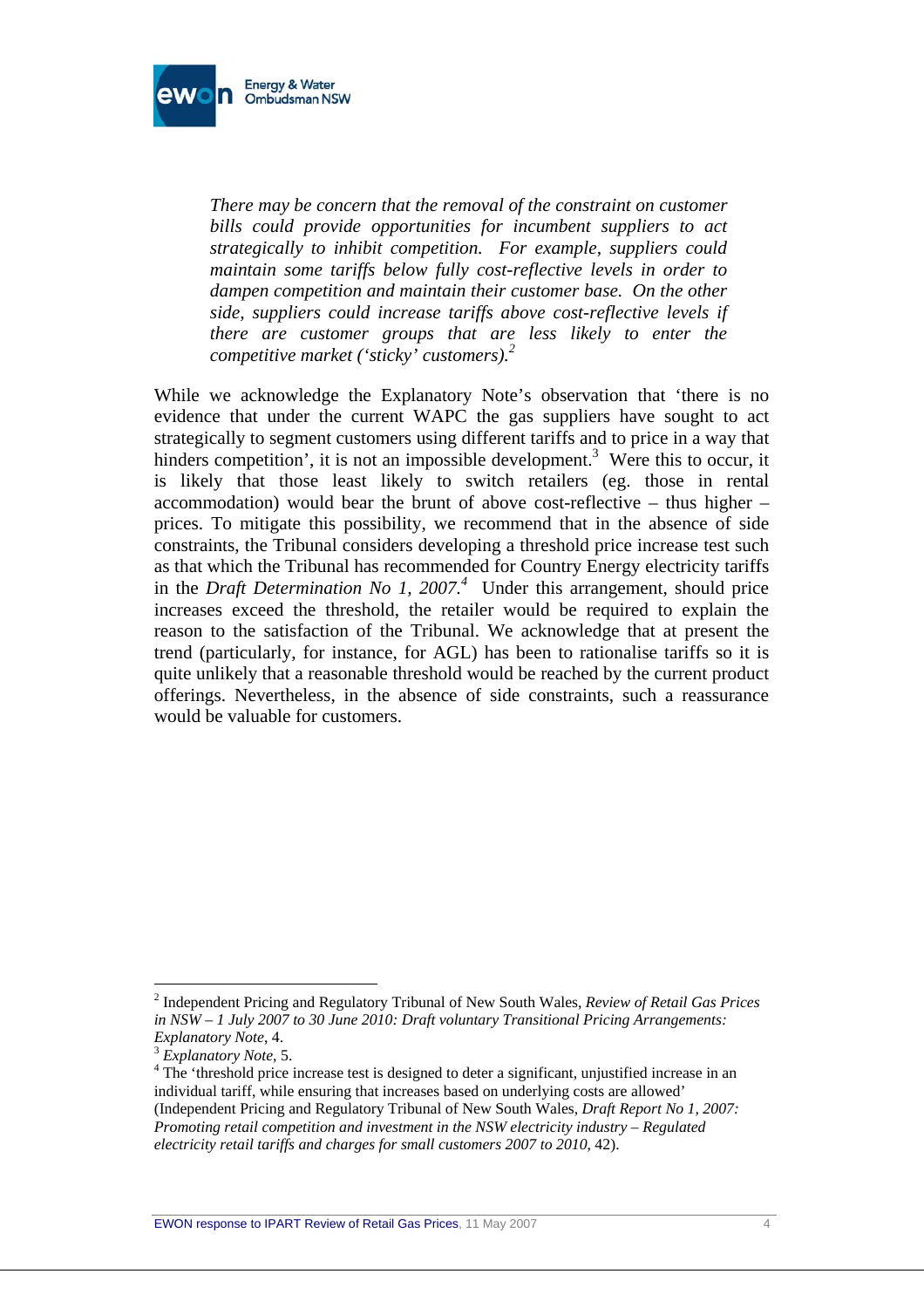

## Regulation of Miscellaneous Charges

The Draft VTPAs have been explicitly described by IPART as 'a stepping stone towards a removal of formal price regulation once the competitive market has matured'.<sup>5</sup> To this end, a focus on the competitive market has characterised the current pricing reviews for both gas and electricity. Nevertheless, EWON notes that the NSW Government has made no equivalent explicit commitment to the removal of price regulation. While it may be appropriate for the Tribunal to employ a regulatory method that will help to ease the transition to full price deregulation, there is ultimately no guarantee that it will occur.

Clearly, any argument for price deregulation will need to be supported by close examination of the effectiveness of competition, such as that being proposed by the Australian Energy Market Commission. Such an assessment will need to examine how different consumer segments are being served under market contracts, particularly those in circumstances that might be considered vulnerable (eg those on low, fixed incomes; culturally and linguistically diverse communities; tenants; frail aged). EWON has recently experienced a significant rise in the number of complaints by those who are vulnerable to coercive or misleading marketing.<sup>6</sup> It is clear that a number of these customers are in circumstances that at present would suggest a standing contract would be of greater benefit than a market contract. For instance, they will not be penalised if they do not elect to pay via direct debit; they can pay their accounts at a post office; they are on limited duration tenancies and therefore do not run the risk of a termination charge on a market contract if they move; and they have access to a 1<sup>st</sup> tier retailer's hardship program. Such customers, even under the current VTPAs, are particularly vulnerable to unexpected or 'high impact' costs. In this context we believe there is value in the Tribunal considering differential regulatory approaches to particular elements of retail pricing, notably miscellaneous charges, to ensure proportionality in the application of these charges and thus to provide added protections for vulnerable customers.

It appears that many miscellaneous charges – particularly late payment fees and disconnection/reconnection fees – are applied with greater frequency and with more detrimental effect to financially vulnerable customers. This is not to suggest that retailers in any way seek to deal punitively with vulnerable customers – in fact EWON's experience for the most part suggests the opposite. Nevertheless, we regularly observe that the large majority of those who contact us for referral to community welfare organisations, negotiation of payment plans with retailers or

<sup>5</sup> *Explanatory Note*, 3. 6

 $6$  The number of marketing complaints to EWON rose 254% in 2005/06 from 2004/05. For detail, see EWON's 2005/06 Annual Report and fact sheets for seniors at http://www.ewon.com.au/.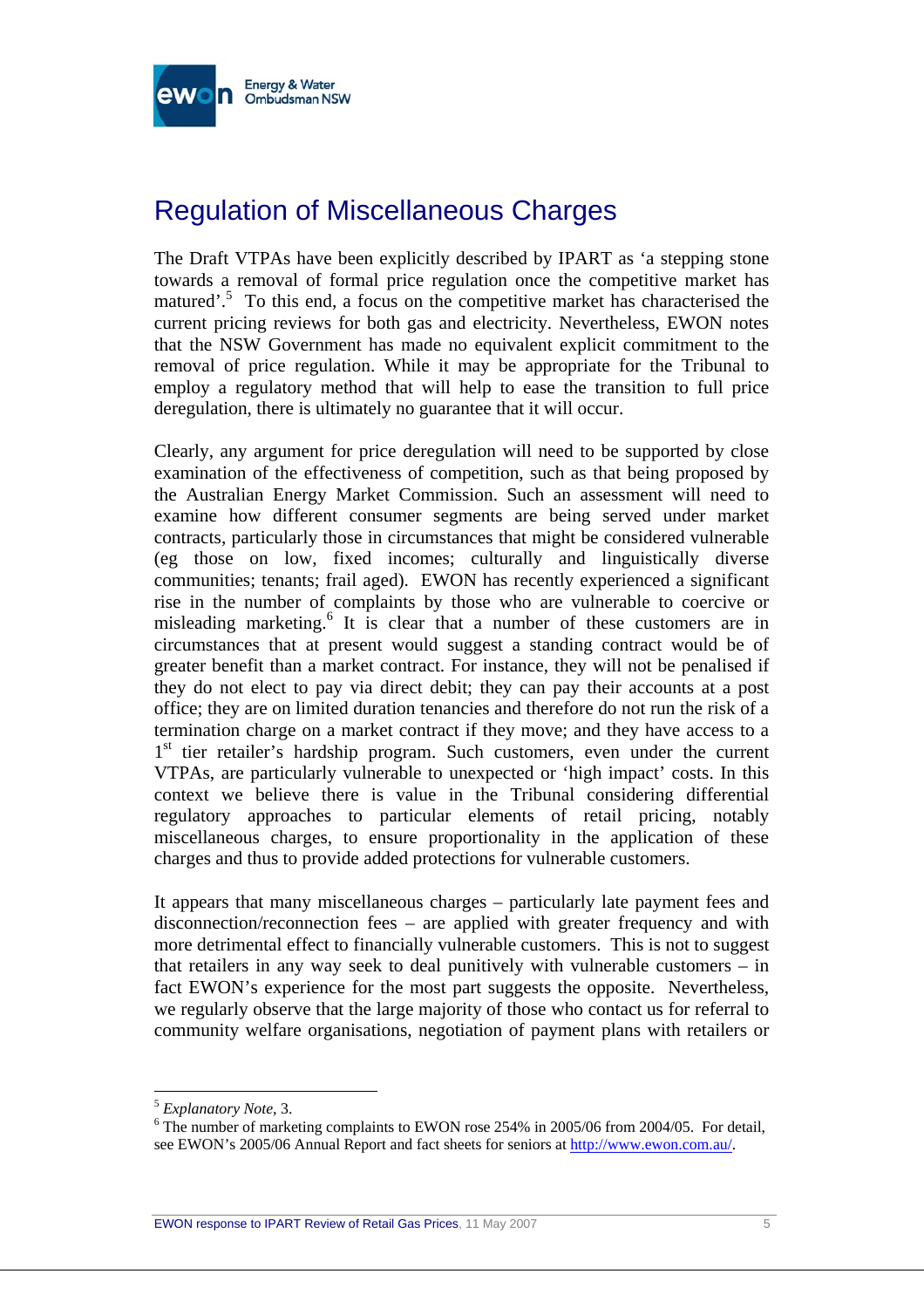

assistance with reconnection have arrears that include one or more miscellaneous charges. Not uncommonly, these will have built up over time.

> **Judy called EWON on behalf of her cousin Scott who had been living without hot water since his gas was disconnected 8 months ago. Judy said that Scott was Aboriginal and was permanently in a wheelchair. He wasn't comfortable talking on the phone so she was calling for him. She said he couldn't go on without hot water – he had been using cold water but winter was approaching. Scott had made part payments towards his bill and only had \$20 arrears outstanding. His bills were usually less than \$100 but having been disconnected 4 times in the past 2 years his debt was mostly made up of reconnection fees. The disconnections happened when he was in and out of hospital and couldn't get to pay his bills.**

> **EWON contacted the company who said they would reconnect and waive the fee if Scott set up a Centrepay arrangement. We explained to Judy that Centrepay meant there were regular payments going towards his bills. Scott agreed and Judy helped him set up Centrepay to cover future accounts and avoid disconnection.**

EWON considers that if retailers are entitled to recover costs for miscellaneous services outside of their retail operating costs allowance, then certain factors should be given close consideration by the Tribunal.

#### *Charges should be consistent between standard suppliers*

The miscellaneous charges that currently apply appear as follows on retailers' websites (10 May 2007). We note that:

- These prices are exclusive of GST (which appears to apply to all other than security deposits and, for one electricity retailer, late payment fees)
- Some of these charges are network charges allowed under gas access arrangements so are passed through to customers by their retailer. Sometimes there is also a 'reasonable costs' allowance for the retailer.<sup>7</sup>

<sup>&</sup>lt;sup>7</sup> See, for instance, Origin Energy's website: 'These charges will be passed through to you, including our reasonable costs of arranging network related services' (http://www.originenergy.com.au/home/template.php?pageid=14485). It appears, for instance, that Origin Energy charges a total of \$145.46 for disconnection/reconnection for their customers in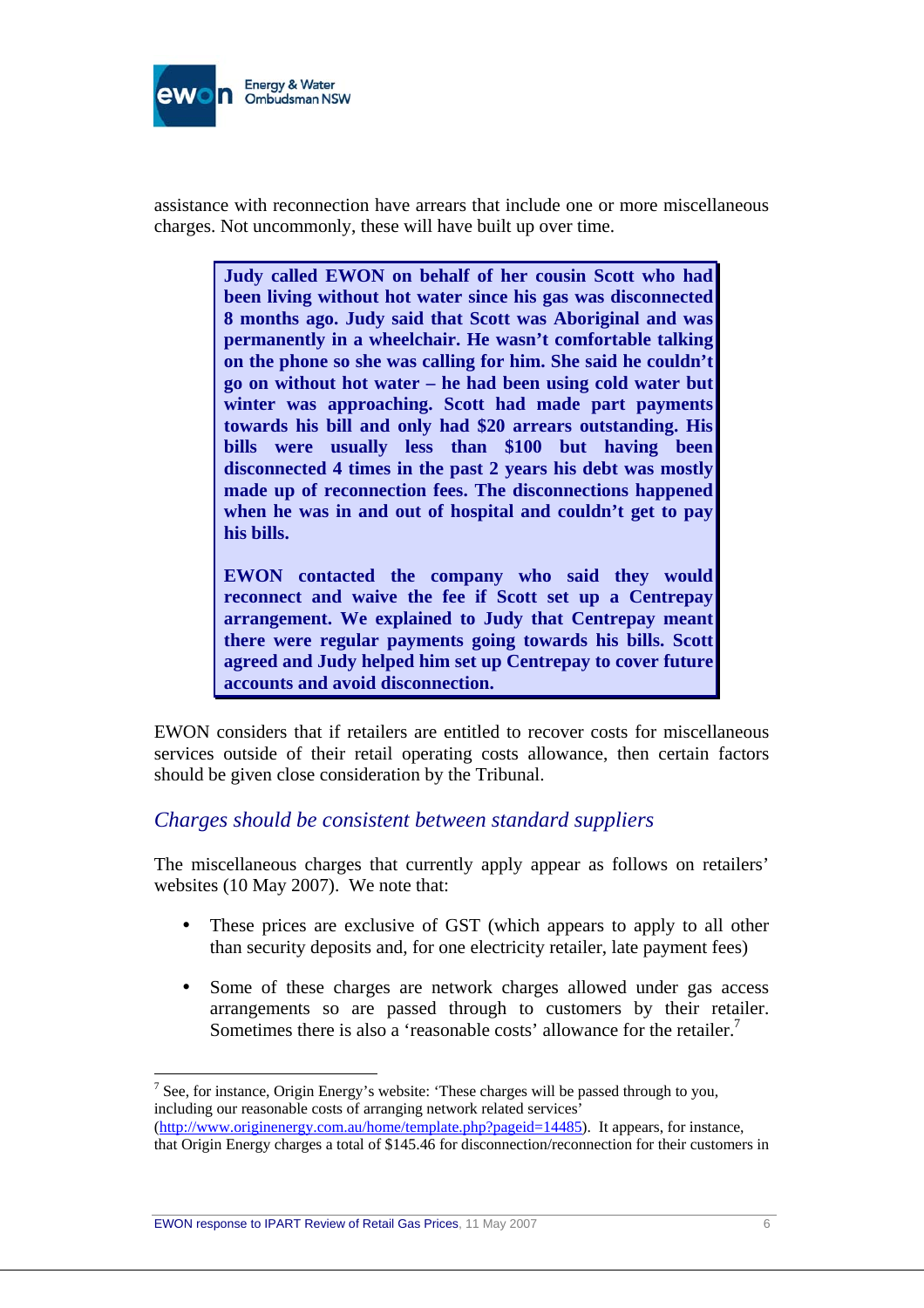

|                                                  | <b>AGL</b>                        | <b>Country</b><br><b>Energy</b> | Origin $8$                                              | <b>ActewAGL</b>                                    |
|--------------------------------------------------|-----------------------------------|---------------------------------|---------------------------------------------------------|----------------------------------------------------|
| <b>Account</b><br>establishment                  | \$21.30                           | \$15                            | \$26.27                                                 | \$21.30                                            |
| <b>Account</b><br>establishment<br>(pensioner)   | \$10.60                           |                                 |                                                         | \$10.60                                            |
| <b>Collector call</b>                            | \$32.20                           | \$30                            |                                                         | \$32.20                                            |
| Disconnection/<br>reconnection                   | \$75.30                           | \$60                            | \$101.81<br>$($45.45 +$<br>$$56.36$ <sup>9</sup>        | \$75.30                                            |
| <b>After hours</b><br>reconnection               | \$107.70                          | $\overline{\mathbf{?}}$         | \$167.73?<br>('Same Day<br>Premium<br>Service')         | \$107.70                                           |
| <b>High bill field</b><br>visit                  | \$52.70                           | $$0.00^{10}$                    | \$155.00<br>('High<br><b>Account</b><br>Investigation') | \$52.70                                            |
| Late payment<br>fee                              | \$10.60                           | \$5.00                          | \$8.00                                                  | \$10.60                                            |
| <b>Dishonoured</b><br>payment                    | \$22.60                           | <b>Bank</b> fee<br>x2           | \$20.45                                                 | \$22.60                                            |
| <b>Special meter</b><br>read                     | \$34.10                           | $\ddot{?}$                      | \$13.64                                                 | \$42.90                                            |
| <b>Network</b><br>disconnection/<br>reconnection | \$81.90 /<br>$$286.90^{12}$       | $\ddot{\cdot}$                  |                                                         | \$191.10<br>$($109.90 +$<br>$$81.20$ <sup>13</sup> |
| <b>Meter</b> test                                | \$45.20                           | $\overline{?}$                  | \$151.64                                                | \$45.20                                            |
| <b>Security deposit</b><br>(residential)         | \$150(1.5)<br>average<br>account) | \$90.91                         | \$150                                                   | \$150                                              |

| \$21.30<br><b>Disallowed</b><br>\$10.60<br>Disallowed<br>\$32.20<br>\$35.00<br>\$75.30<br>\$70<br>\$107.70<br>\$75<br>\$52.70<br>No such fee<br>$$5^{11}$<br>\$10.60<br>\$22.60<br>Bank fee x2<br>\$35<br>\$42.90<br>\$191.10<br>$109.90 +$<br>$81.20)^{13}$<br>\$45.20<br>\$58<br>1.5 average<br>\$150<br>account | tewAGL | <b>Current</b><br><b>Electricity</b><br><b>Charges</b> |
|--------------------------------------------------------------------------------------------------------------------------------------------------------------------------------------------------------------------------------------------------------------------------------------------------------------------|--------|--------------------------------------------------------|
|                                                                                                                                                                                                                                                                                                                    |        |                                                        |
|                                                                                                                                                                                                                                                                                                                    |        |                                                        |
|                                                                                                                                                                                                                                                                                                                    |        |                                                        |
|                                                                                                                                                                                                                                                                                                                    |        |                                                        |
|                                                                                                                                                                                                                                                                                                                    |        |                                                        |
|                                                                                                                                                                                                                                                                                                                    |        |                                                        |
|                                                                                                                                                                                                                                                                                                                    |        |                                                        |
|                                                                                                                                                                                                                                                                                                                    |        |                                                        |
|                                                                                                                                                                                                                                                                                                                    |        |                                                        |
|                                                                                                                                                                                                                                                                                                                    |        |                                                        |
|                                                                                                                                                                                                                                                                                                                    |        |                                                        |
|                                                                                                                                                                                                                                                                                                                    |        |                                                        |

AGL's network area

<sup>9</sup> The total comprises a fee for disconnection and a further fee for reconnection

<sup>10</sup> Country Energy explicitly states they do not charge for a high bill field visit, thus '\$0.00'.<br><sup>11</sup> EnergyAustralia has noted that 'GST is currently not applied to this fee. If this changes, the fee

<sup>12</sup> The former figure for meters with a capacity of up to  $6m^3/hr$ ; the latter greater than  $6m^3/hr$ .<br><sup>13</sup> The total comprises a fee for disconnection and a further fee for reconnection

<sup>(</sup>http://www.originenergy.com.au/files/excl\_serv\_retail\_prices\_gas\_nsw\_res.pdf)<br><sup>8</sup> The charges listed here are for Albury / Murray Valley customers. There are significant variations for pass-through costs for customers on negotiated contracts. See in ibid. It is also worth noting that Origin Energy lists a large range of miscellaneous charges for these customers not otherwise seen by NSW standard retailers.

will be increased by the relevant GST rate.'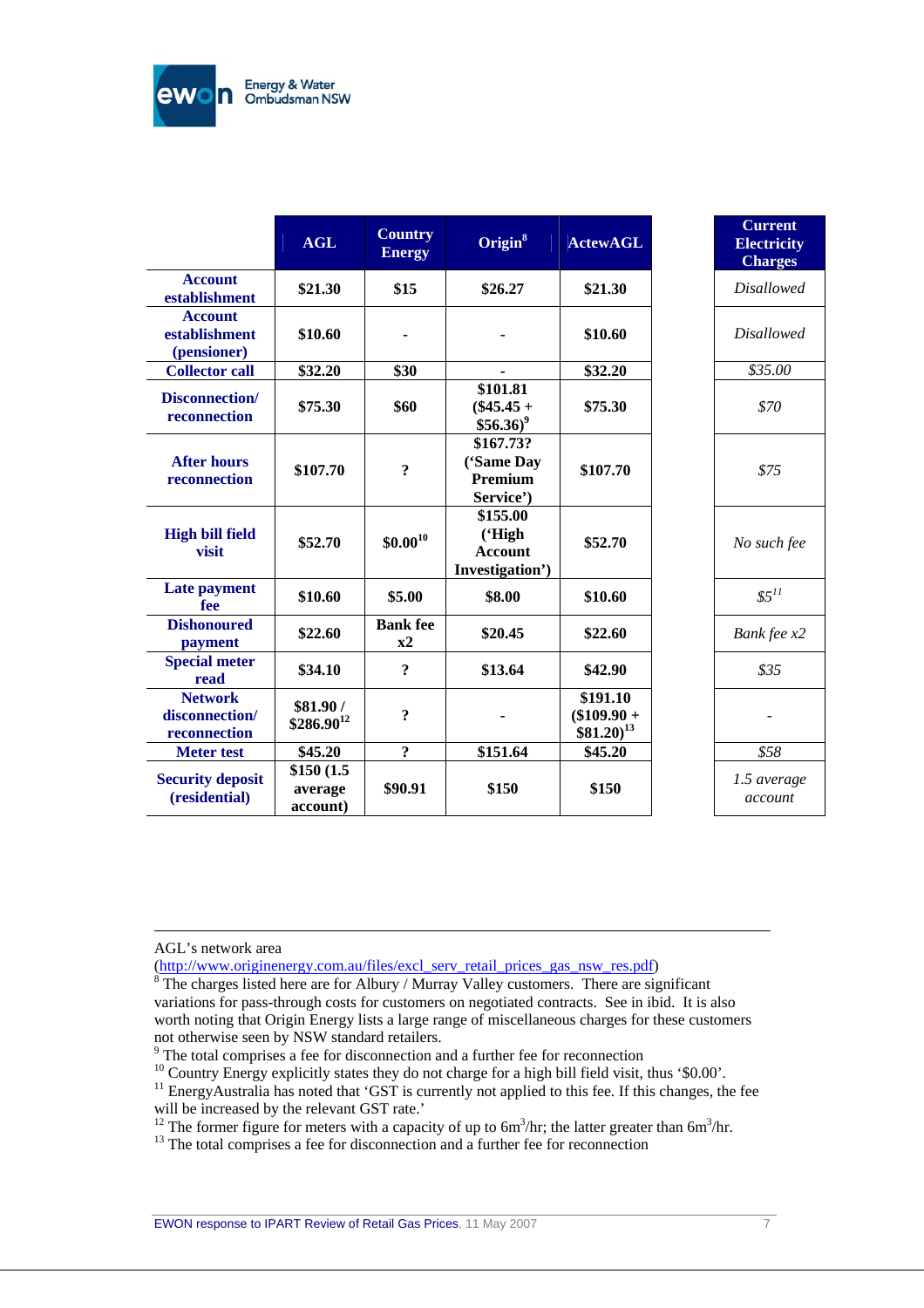

As is clear from the above table, there is considerable inconsistency across standard retailers in the nature and quantum of miscellaneous charges – both retail and network pass-through costs. For NSW standard electricity suppliers, the Tribunal sets maximum charges which each retailer is entitled to charge so that customers have at least an assurance that the maximum has been independently verified and regulated. This is not the situation for NSW regulated gas customers. While it is, at least potentially, arguable that there may be some cost differential between small and large suppliers, there still exists considerable variation between the three smaller suppliers. Such obvious inconsistencies operate to the detriment of customers, not least because a mobile population has the potential to be considerably confused by the variety of approaches across retailers. EWON recommends that the Tribunal consider simplifying the charges to ensure consistency across retailers.

#### *Charges should be consistent between for gas and electricity*

In virtually all areas of utility provision there is a growing convergence of approaches to electricity and gas. This is seen, for instance, at the legislative and regulatory level<sup>14</sup> but also in the minds of customers, many of whom are looking to bundle the two products for the purposes of contracts and billing. It is also the case that no standard supplier of gas in NSW is not also a major electricity retailer (and most electricity suppliers are also retailing gas). This appears to be a natural development, and one that reduces costs and improves convenience for both retailers and customers. It is surprising, then, that this convergence has not been extended to the review of miscellaneous charges.

Given the context of the current electricity retail price review – in which a significantly more light-handed approach to regulation has been adopted – it is important to note that the Tribunal has maintained an interest in determining the maximum quantum of miscellaneous charges as well as the rules governing their application. EWON is strongly in favour of this approach being adopted for the gas VTPAs and, further, that the same charges apply for both utilities. We base our view on the following observations:

- 1. *Simplicity and consistency for customers.* Given the increasing sophistication of the energy market (contracts, metering, national regulation etc), it seems sensible to reduce the potential for confusion for consumers wherever possible.
- 2. *Retailer billing/compliance systems.* At the recent IPART Roundtable on the gas VTPAs a number of large 2nd tier retailers (eg EnergyAustralia,

<sup>&</sup>lt;sup>14</sup> For instance, the Draft Determination No 1 (electricity) and the Draft VTPAs both recommend a weighted average price cap with no side/bill constraints. The latter has also adopted the CPI formula from the former to improve consistency.

EWON response to IPART Review of Retail Gas Prices, 11 May 2007 8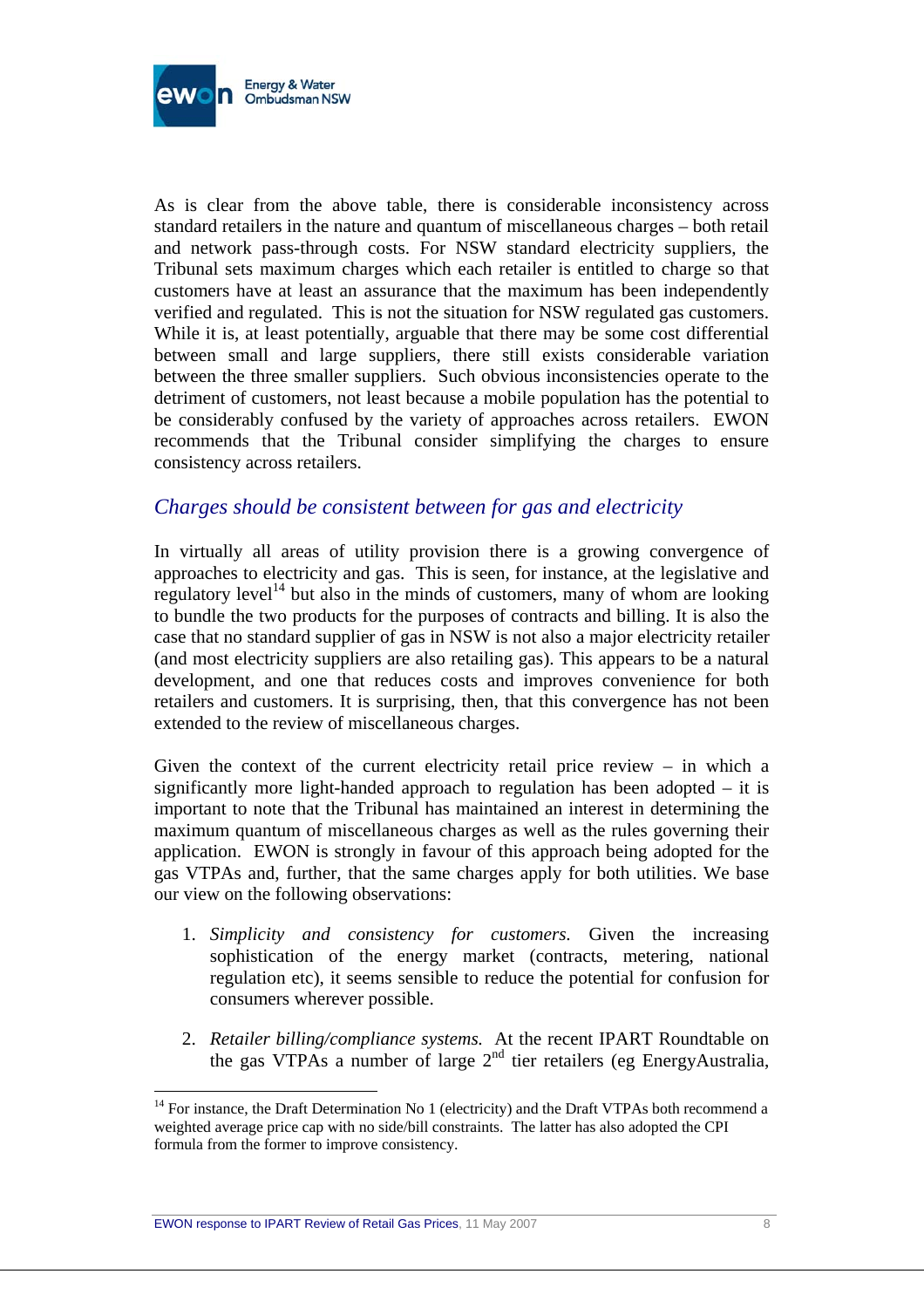

TRUenergy) and standard gas suppliers (Country Energy) indicated inprinciple support for setting identical miscellaneous charges for gas and electricity.

3. *Price-matching*. A number of large  $2<sup>nd</sup>$  tier gas retailers in NSW offer 'price match' contracts (dual fuel or otherwise), ie they ensure that their gas customers on negotiated contracts receive bills with identical tariffs to the standard supplier. As above, a number of such retailers at the Roundtable suggested there would be value in being able to offer identical miscellaneous charges. Benefits include reduced compliance costs, increased streamlining of billing systems, and the ability to provide customers with increasingly comparable bills and formats.

### *The VTPAs should clearly articulate rules of application of the charges*

EWON does not believe that market forces alone will ensure that miscellaneous charges will be applied evenly, appropriately and (at most) at a cost-reflective level. It is not impossible that product offers may eventually be developed that provide a trade off between tariffs and miscellaneous charges, eg a 'lower tariff / higher miscellaneous charges' product. While it is arguable that such flexibility may advantage some customers, it is also clear that others – particularly those with limited literacy, the frail aged, etc – could suffer considerable detriment as a result, particularly where the charge arises from a pre-existing financial disadvantage. For this reason, EWON believes that close regulation of miscellaneous charges should be maintained even in the context of (otherwise) full price deregulation.

With regard to the VTPAs, it is important to note that the current electricity Determination offers clear guidance to retailers (and to network providers under the Distribution Determination, whose costs are passed through to customers by the retailer) on how and in which circumstances each charge may be applied. This is not the case for gas miscellaneous charges. Unlike the *Mid-term review of AGL Retail Energy's gas retail prices to 2004*, for instance, the draft VTPAs do not mention what the charges are or should relate to, when they may and may not be applied, or provide any detail regarding exempt customer groups. We hope that this information will be available in the final report.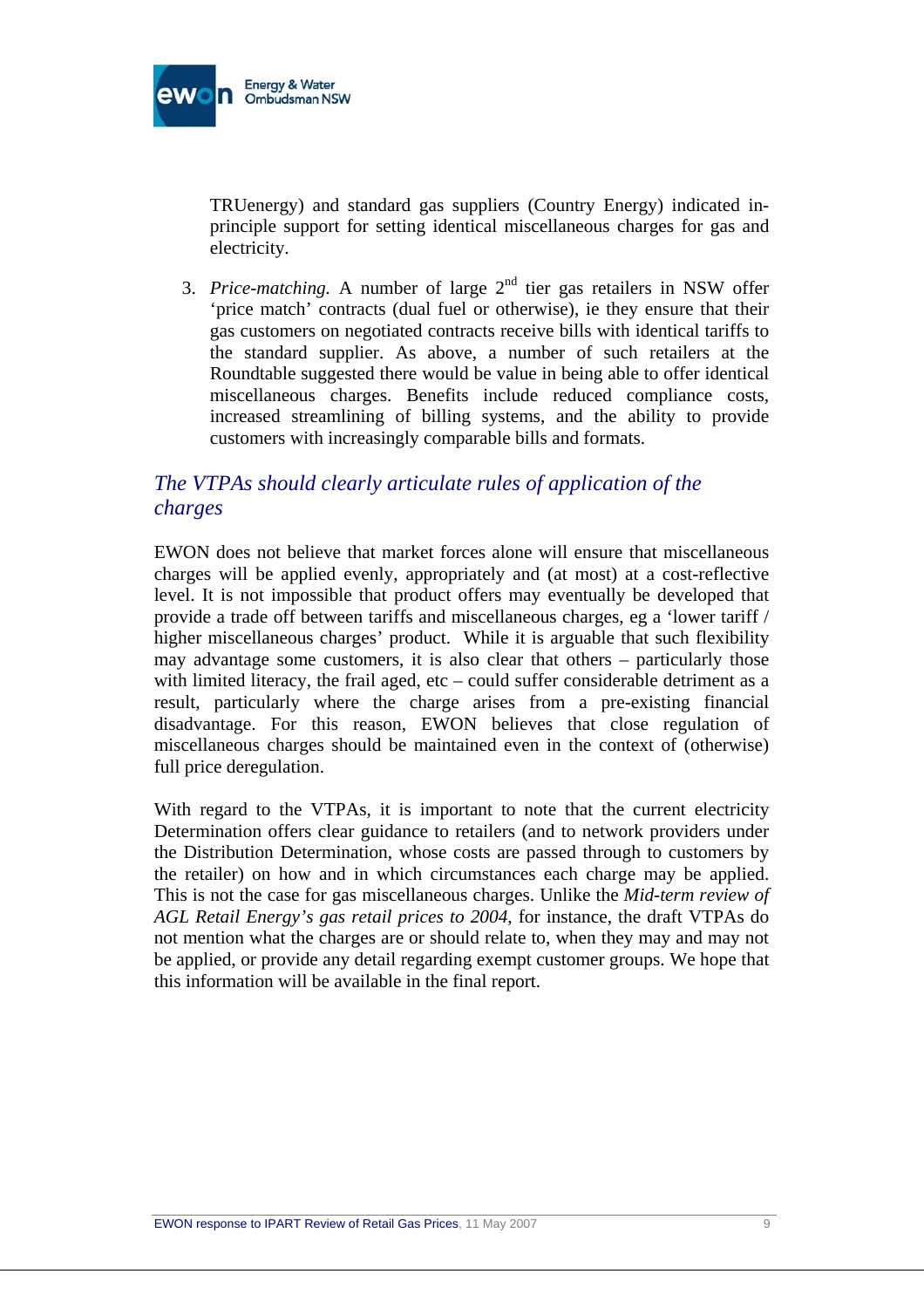

### *Customers should be informed of the rules of application of the charges*

We are pleased to note that the VTPAs require the standard suppliers to publish their miscellaneous charges on their websites within five days of the agreement. (EWON agrees with retailers that five working days would be preferable to five calendar days.) We are disappointed, though, that there appears to be no requirement for the suppliers to list on the website – or anywhere else – what the charges relate to and the circumstances in which they may be levied. Customers have a reasonable right to expect this degree of detail and definition, particularly where (as here) such knowledge can assist them to avoid being the subject of the charge (eg late payment fee).

We have been unable to find information on any of the standard supplier's websites that provides detail on the charges. The only information provided about any of the charges relates to security deposits: 'refund after residential bills paid on time for one year' – and then only for two of the four suppliers. EWON requests that the Tribunal include in the VTPAs equivalent detail for miscellaneous charges as provided in the retail price Determination for electricity. Further, this information should be made available to customers – at the least by inclusion on standard suppliers' websites.

#### *Charges should include mechanisms to protect the vulnerable*

NSW retailers have consistently stated that miscellaneous charges are a means of recovering certain service delivery expenditure not otherwise accounted for under the allowance for retail operating costs. Given the nature of VTPAs, it is difficult for external agencies to assess this, as the data is unavailable. For EWON, our concern in relation to miscellaneous charges has been the propensity for this form of charge to be disproportionately felt by customers who have specific vulnerabilities, particularly of a financial nature.

The Tribunal has consistently stated in relation to electricity, for instance, that the late payment fee is designed to encourage those who are able to pay on time to do so while not penalising those who are financially disadvantaged. The Tribunal has established various mechanisms to support this objective. The fee cannot be charged or must be waived

- during the period of an extension arrangement
- if the customer has raised a billing complaint with EWON
- if an instalment arrangement is in place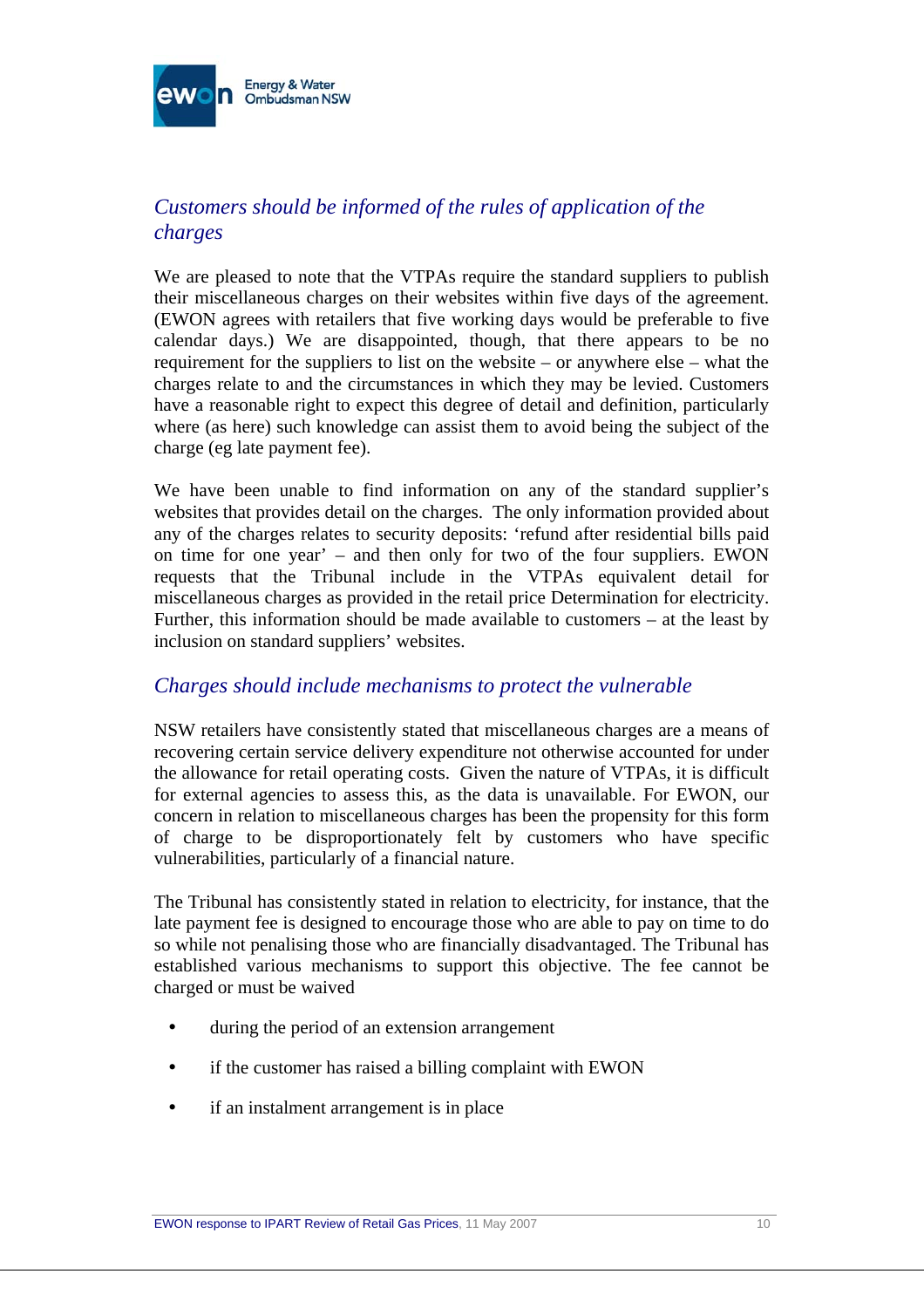

- where the customer has approached a welfare agency for assistance
- where payment or part-payment is made by Energy Accounts Payment Assistance (EAPA)
- where EWON considers it appropriate.

EWON has previously provided information to the Tribunal noting that other jurisdictions have disallowed late payment fees and, instead, sought to provide incentives for on-time payment. We have supported the Tribunal's view that where late payment fees are to be levied, the sorts of measures outlined above assist retailers to ensure that vulnerable customers are not further disadvantaged.<sup>15</sup>

EWON notes that the standard suppliers operate successful customer assistance programs and that, in some instances, these are among the best available. It is also clear that no supplier wishes for their miscellaneous charges to compound disadvantage. Nevertheless, we are concerned that none of the conditions outlined above apply to regulated gas customers.<sup>16</sup> This means that a late payment fee is likely to be applied even where the retailer has clear information suggesting disadvantage (extensions, instalment plans, EAPA, EWON, contact with a welfare agency). EWON is able to use our discretion to request removal of late payment fees for electricity customers; we have no equivalent discretion for gas customers.

We believe that the same protections currently available to regulated small electricity customers should also be available to gas customers.

<sup>&</sup>lt;sup>15</sup> We note in this context that Country Energy does not charge late payment fees.<br><sup>16</sup> We note that the *Mid-term review of AGL Retail Energy's gas retail prices to 2004* requires that the 'fee is waived if the customer seeks assistance with financial counsellors in line with AGLRE's agreement with the AGL Customer Council', 20. This appears to be significantly narrower than the arrangements for electricity that require a waiver if the customer has 'approached a welfare agency for assistance'.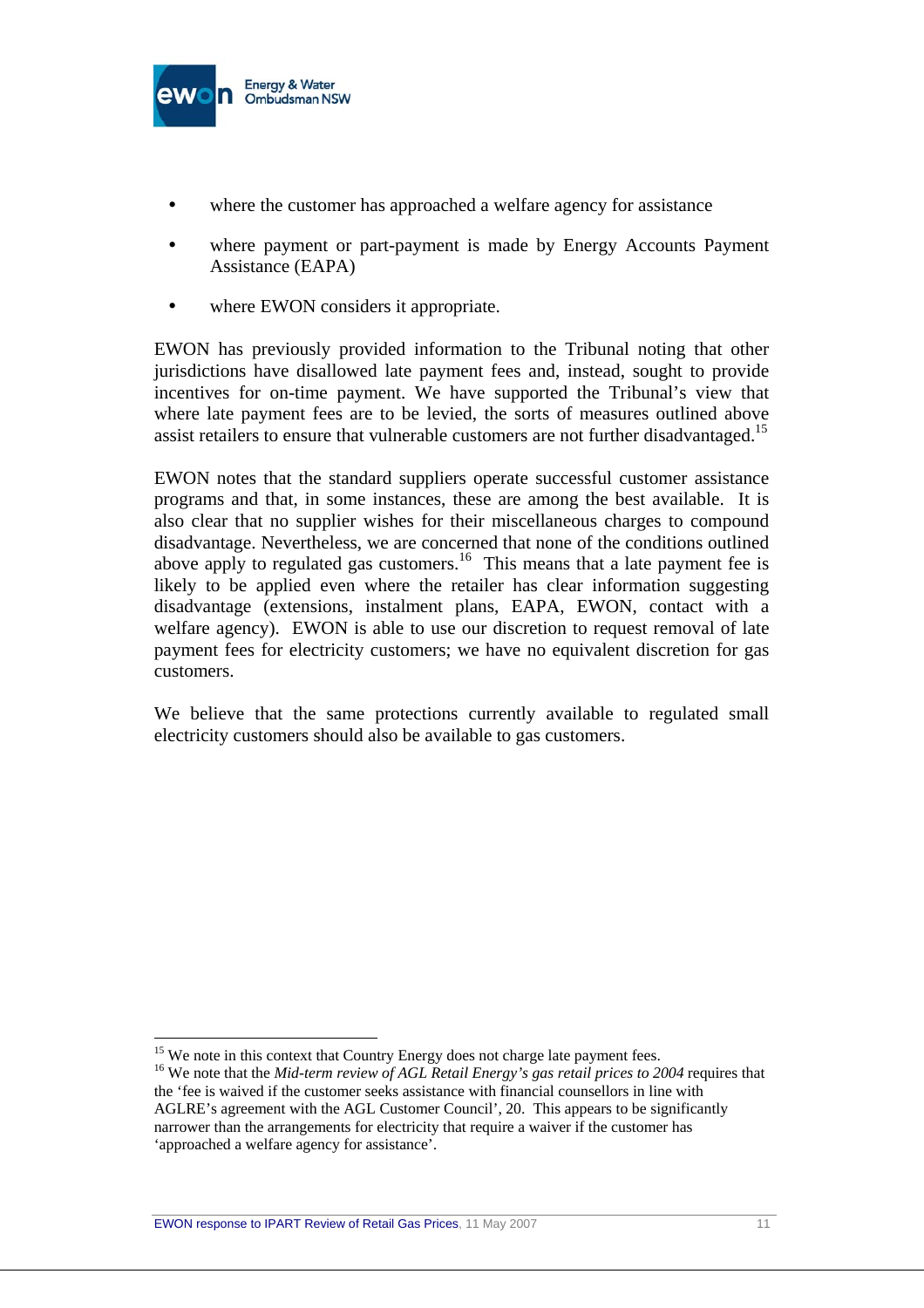

## Individual Miscellaneous Charges

#### *Account Establishment*

We note that the current electricity retail Determination states that:

*The Tribunal considered the proposal from some retailers that new retail charges for account establishment, credit card payments and administrative costs associated with the pass through of network charges be established. However, as the* Electricity Supply Act 1995 *limits the retail charges to those listed in Table 6.1, the Tribunal is not able to introduce these charges. The Tribunal also notes that the costs associated with these activities are part of the costs of doing business and therefore are already included in the retail operating cost allowance.17*

Given that, for electricity at least, account establishment costs are considered to be accommodated among the retail operating cost allowance, it is difficult to understand how the same would not apply for gas. We also note the significant differential between the amounts charged by the four standard suppliers to establish an account.

#### *Disconnection / Reconnection*

 $\overline{a}$ 

Of all the miscellaneous charges, disconnection / reconnection charges appear to have the most immediate impact on financially disadvantaged customers. Often, if a customer is disconnected for non-payment, the imposition of a disconnection fee may well only make reconnection more remote. In this context it is important to refer the Tribunal to its own data regarding the high rate of gas disconnections in NSW.

Given that customers pay a premium to have their supply connected out-of-hours, we believe that they need to be provided with information to allow them to choose the option best for them. We note that the current electricity retail Determination states that:

*The Tribunal considered EWON's comment that there is currently no obligation on retailers to inform customers who request their electricity to be reconnected after-hours (as defined in the* Electricity

<sup>17</sup> Independent Pricing and Regulatory Tribunal of New South Wales, *NSW Electricity Regulated Retail Tariffs 2004/05 to 2006/07: Final Report and Determination (Determination No 1 2004)*, June 2004, 26.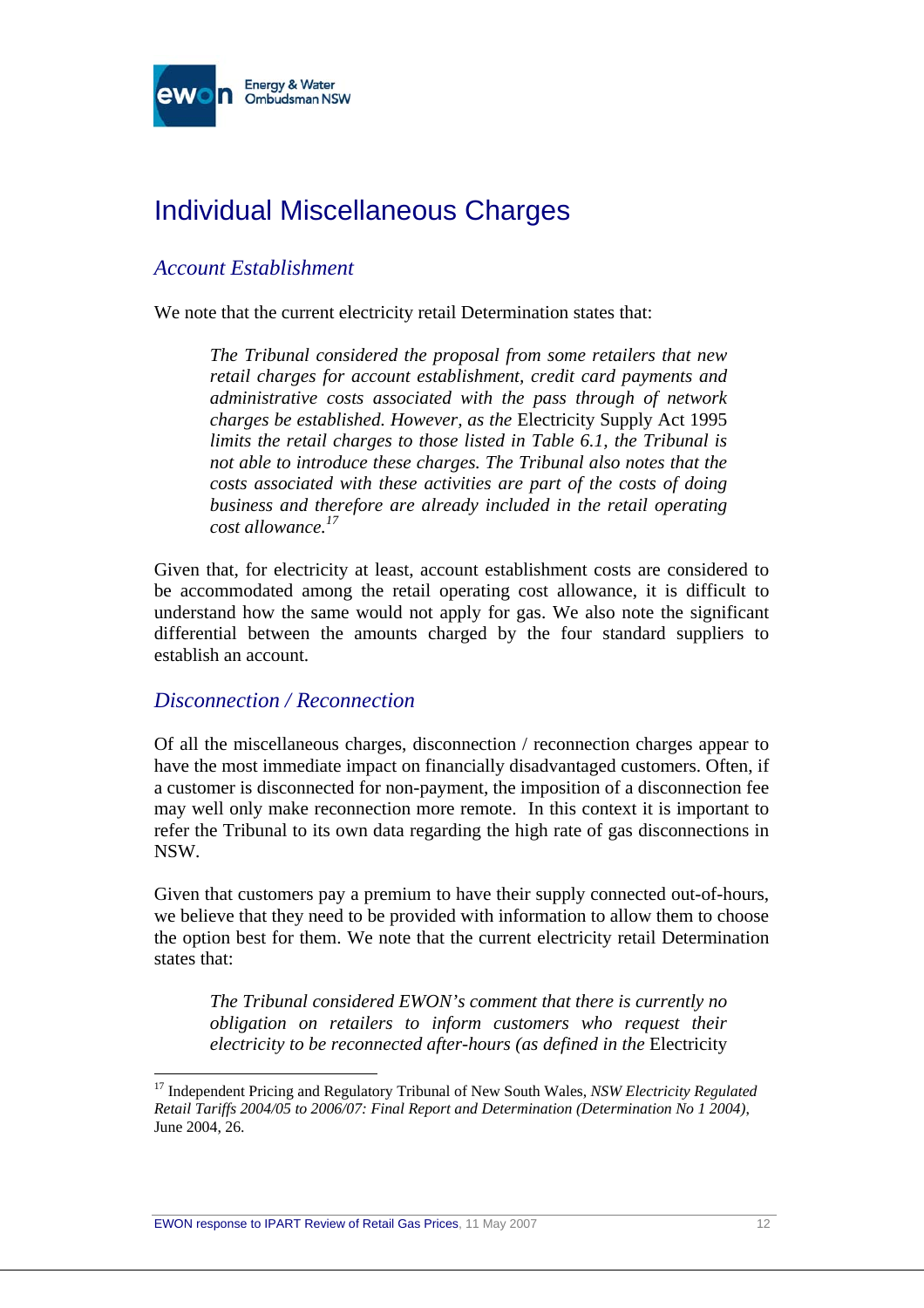

Supply Act 1995*) that they can be reconnected within business hours for a lesser fee.* 

*Although the reconnection charge is a network pass through and not a retailer imposed charge, the Tribunal notes that retailers are responsible for handling requests from customers. It therefore considers that it is appropriate to address this concern at the retail level. The Tribunal agrees that customers should be made aware of the difference in charges and must be given sufficient information to be able to make an informed decision. The Tribunal has incorporated this requirement into the determination.18*

We recommend that the same approach should apply for gas customers. We also note that there remains significant difference between the quantum of the charge for each of the suppliers – from  $$60$  to over  $$100$  – and that one supplier appears to have separate fees for disconnection and reconnection whereas the others have combined the charges. This has the potential to lead to confusion and inequity for customers.

#### *Late Payment*

As noted above, EWON is very concerned that rather than encourage on-time payment by those who can afford to do so, late payment fees have the unintended potential to raise energy costs for those who struggle to pay their bills and who often – or always – require extensions or instalment plans. Under the current VTPAs, it is not impossible that such customers may pay \$46.64 in GST-inclusive late fees for gas in a single year.

As previously noted, EWON considers that the following factors are critical to any examination of late payment fees

- 1. *All of the same protections that currently apply for electricity customers should also apply for gas customers.* As noted above, these protections include waivers/exemptions:
	- a. during the period of an extension arrangement
	- b. if the customer has raised a billing complaint with EWON
	- c. if an instalment arrangement is in place

 $\overline{a}$  $18$  Ibid.

EWON response to IPART Review of Retail Gas Prices, 11 May 2007 13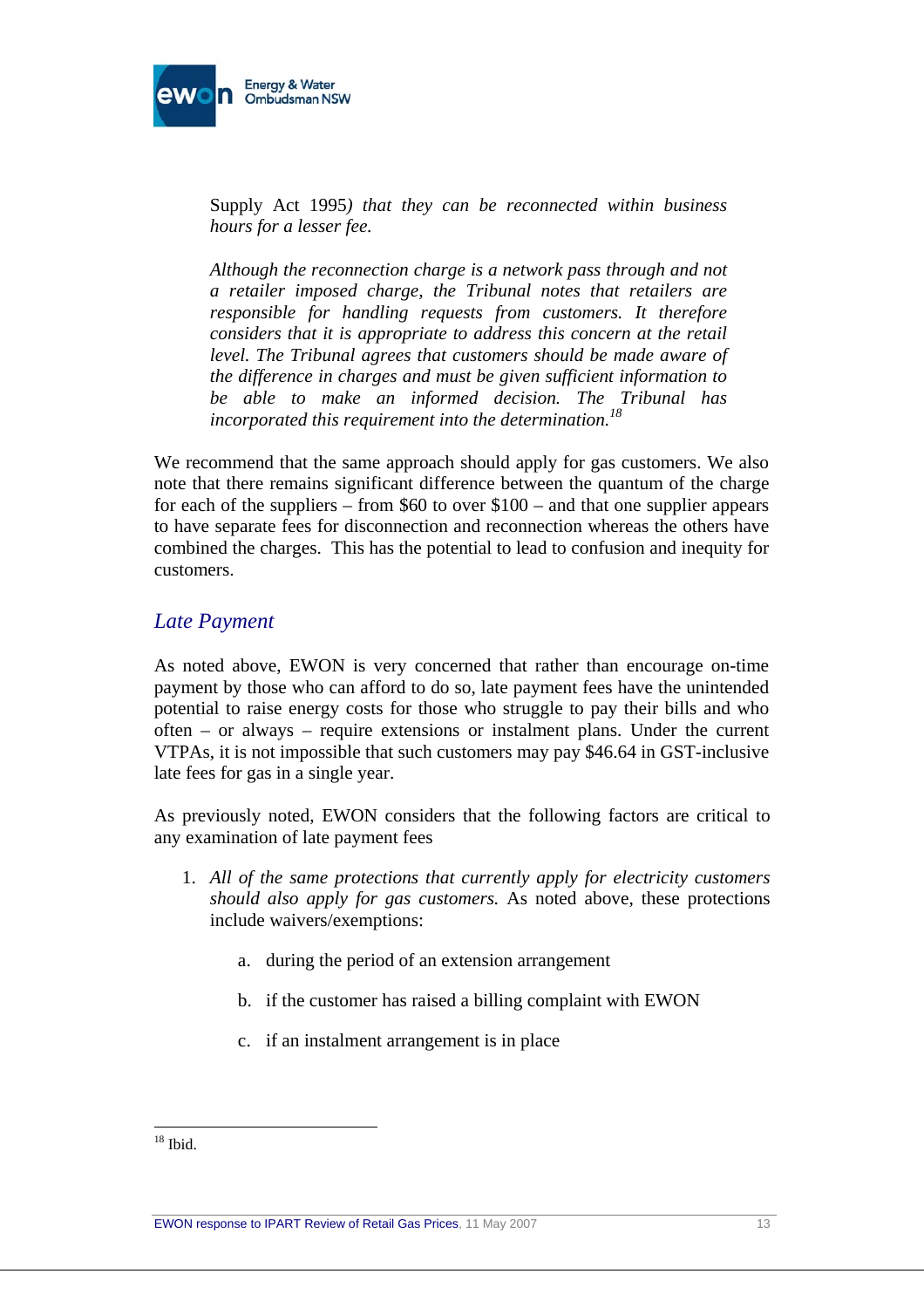

- d. where the customer has approached a welfare agency for assistance $^{19}$
- e. where payment or part-payment is made by Energy Accounts Payment Assistance (EAPA)
- f. where EWON considers it appropriate.

It is important to note that EAPA vouchers may be used to pay gas or electricity bills so it would appear inconsistent for an exemption for late payment fees to apply to one energy but not for the other.

- 2. *The amount charged must be a demonstrable, compensable expense not otherwise accounted in retail operating costs.* We understand that the annual revenue from late payment fees amounts to millions of dollars a year. For all other retailer costs, the Tribunal requires data to demonstrate costs to be recovered via the determination. We would anticipate the same would apply with regard to late payment fees, particularly as it is possible that many such costs would already have been accounted for in the Tribunal's estimation of retail operating costs. $^{20}$
- 3. *There should be compelling evidence that late fees actually encourage ontime payment*. It is quite possible that many people who do not pay on time may well not be compelled to pay on time even by a higher fee and will continue to pay at their own convenience. There may be value in considering incentives that may be offered to customers to pay on time, rather than to penalise those who do not.
- 4. *Those who are genuinely unable to pay on time must be exempted from the fee*. EWON considers there is value in ensuring that exemptions are in place for all customers who receive acknowledged rebates (pensioner, lifesupport, etc). We also consider there is value in incorporating into the exemption list recipients of a Commonwealth Health Care Card (as applies in Tasmania, for instance) – thus including Newstart recipients, students and those in receipt of parenting payments. These are significant categories of potential disadvantage.
- 5. *Retailers should be required to waive the late payment fee when, in their reasonable analysis, the customer is in financial difficulty*. We feel that a customer should not be required to pay a late payment fee when, for instance, the customer regularly pays by instalment or seeks payment extension. The reality of hardship is that many customers do not wish to self-identify. The retailer is well situated to recognise the indicators of

<sup>&</sup>lt;sup>19</sup> See fn16 above.

<sup>20</sup> *Draft Report No 1*, 89.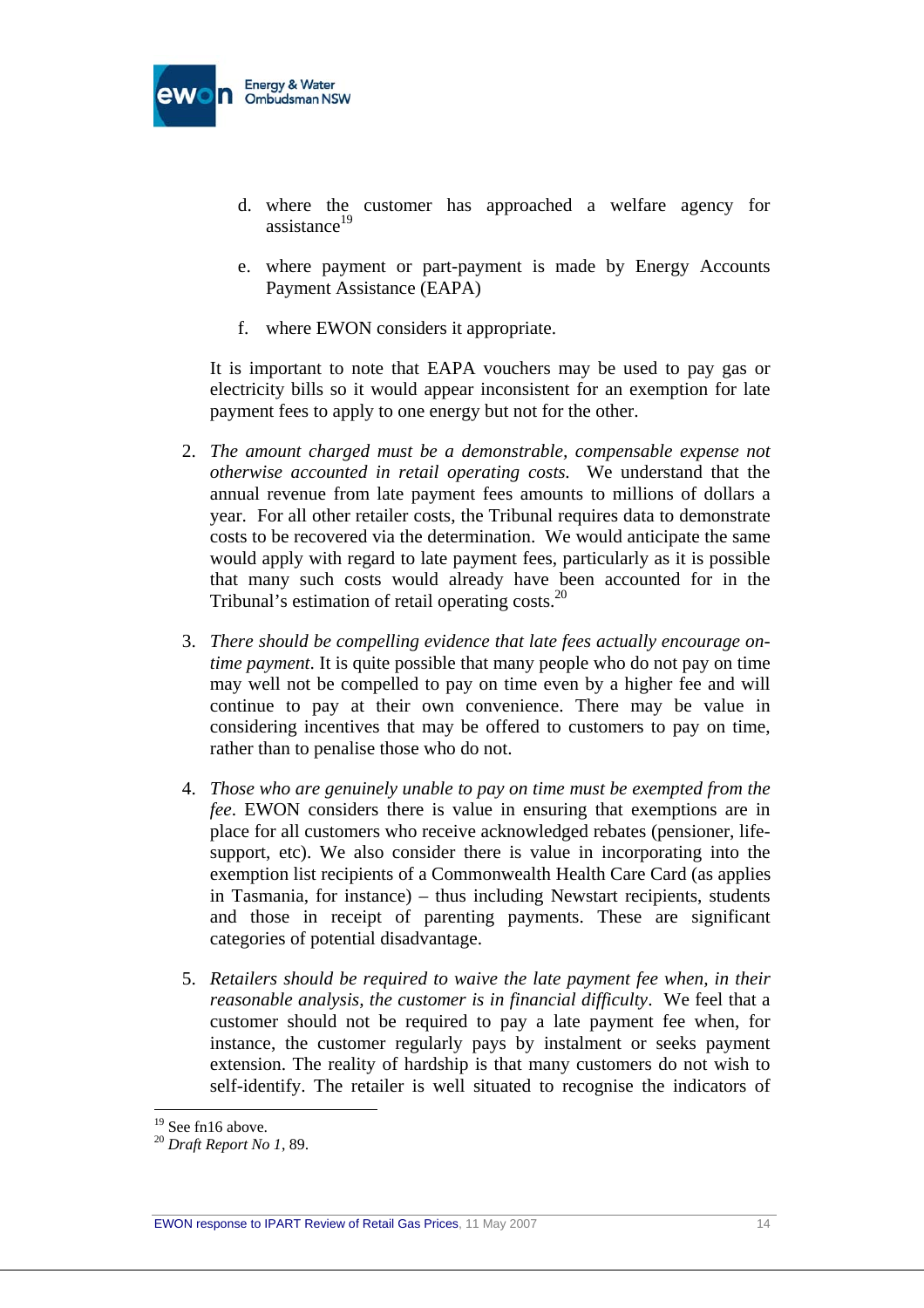

disadvantage and financial vulnerability and, in such circumstances, should not be charging the fee.

#### *Security deposits*

As noted in our recent response to the *Draft Report and Draft Determination* for electricity customers, EWON welcomes the Tribunal's decision that Centrepay should be specified as an instalment plan for the purpose of applying the exemption on security deposits.<sup>21</sup> EWON recommends that the same should apply for gas customers.

As we have noted elsewhere, customers often equate a security deposit (or surety bond) with a traditional refundable advance in which, for instance, the advance is returned once an equivalent amount has been paid for goods or services (eg. a \$100 advance is returned once a customer has paid \$100 towards an account). In this context it is interesting to observe the disproportion that applies in relation to security deposits for gas accounts. A standard security deposit of 1.5 times the average quarterly electricity account (or 4.5 months of usage) will be retained by the retailer for an absolute minimum of twelve months and, potentially, for much longer as it need not be returned until such time as there have been four *consecutive* on-time payments.<sup>22</sup> Thus if an account is paid one day late, the security deposit may be retained for a minimum of another twelve months. As EWON noted in our submissions to the electricity pricing review, if the underlying intention of the requirement for a security deposit is to protect retailers from bill default then an occasional reminder notice could hardly be considered an indicator of intention to default.

If the Tribunal retains its view that the deposit may be reserved by gas retailers for a period equivalent to four quarterly bills, then EWON would recommend that consideration be given to refunding the security deposit following four on-time payments, rather than four *consecutive* on-time payments. If this is logistically difficult for retailers, then we recommend (and our preference would be) that consideration be given to reducing the number of consecutive quarters of on-time payment – perhaps to two.

<sup>&</sup>lt;sup>21</sup> *Draft Report No 1, 87.*<br><sup>22</sup> We note that the *Mid-term review of AGL Retail Energy's gas retail prices to 2004* notes that 'Advances are refunded if customers pay their account on time for 2 years', 20.